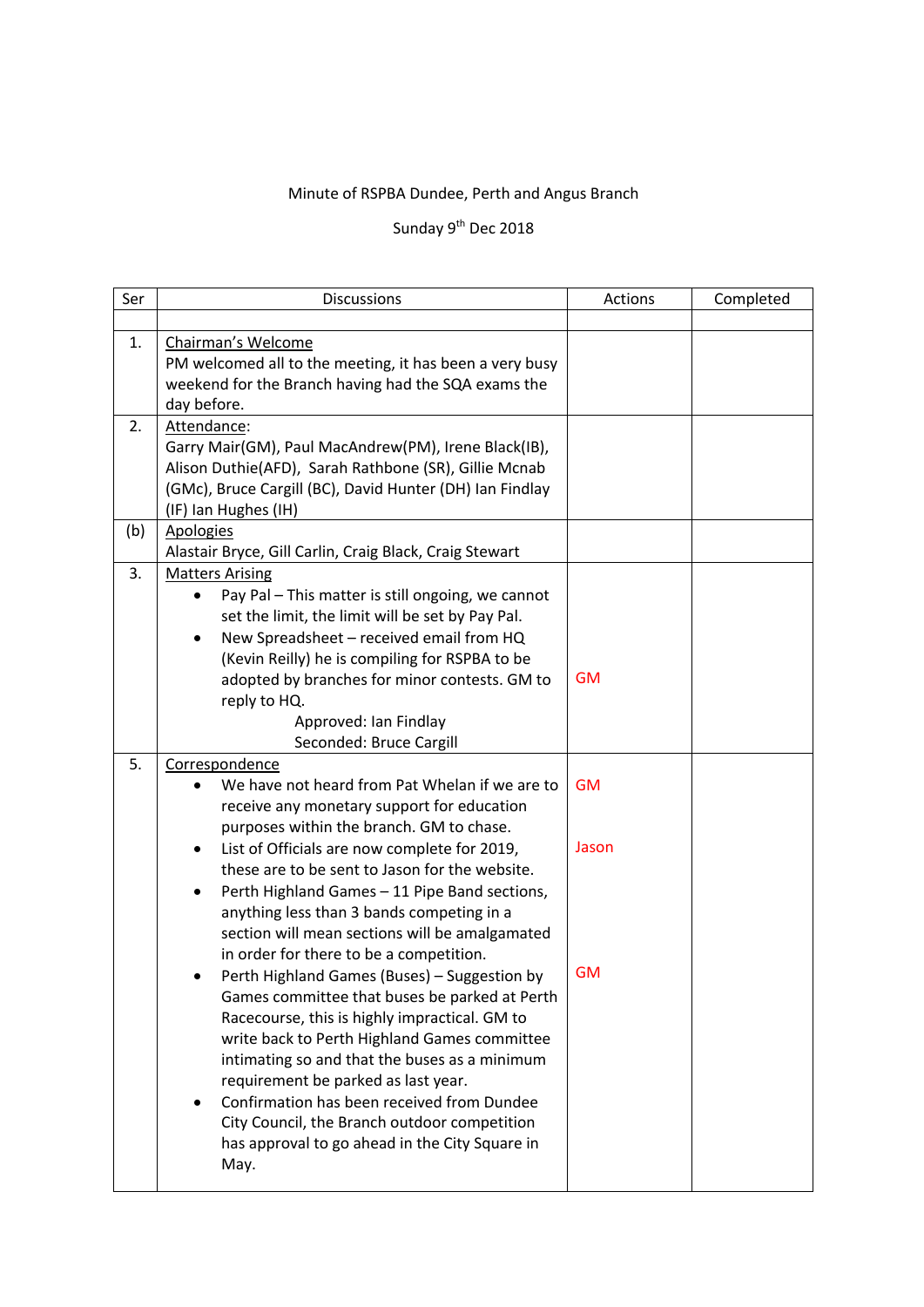| 6. | <b>Treasurers Report</b>                                                                                                                                                                                                                                                                                                                                                                                                                                                                                                                                                                                                                                                                                                                                                                                                                                                                                                                                                                                                                                                                                                                                                                                                                                                                                                                                                                                            |  |
|----|---------------------------------------------------------------------------------------------------------------------------------------------------------------------------------------------------------------------------------------------------------------------------------------------------------------------------------------------------------------------------------------------------------------------------------------------------------------------------------------------------------------------------------------------------------------------------------------------------------------------------------------------------------------------------------------------------------------------------------------------------------------------------------------------------------------------------------------------------------------------------------------------------------------------------------------------------------------------------------------------------------------------------------------------------------------------------------------------------------------------------------------------------------------------------------------------------------------------------------------------------------------------------------------------------------------------------------------------------------------------------------------------------------------------|--|
|    | Branch Solo competitions for 2018 has given the<br>Branch a profit of £477.85<br>Invoices have been sent to bands for payment<br>$\bullet$<br>of their outreach candidates.<br>Bank Accounts are currently holding:<br>£83.57 Treasurers Account<br>£1739.93 Business Instant Access<br>£2682.87 No3 Account<br>Signatories of the Accounts currently are: IB and<br>GM, there requires to be a third.                                                                                                                                                                                                                                                                                                                                                                                                                                                                                                                                                                                                                                                                                                                                                                                                                                                                                                                                                                                                              |  |
| 7. | Music Board                                                                                                                                                                                                                                                                                                                                                                                                                                                                                                                                                                                                                                                                                                                                                                                                                                                                                                                                                                                                                                                                                                                                                                                                                                                                                                                                                                                                         |  |
|    | Due to band commitments SR was unable to<br>attend the recent Music Board meeting.<br>Juvenile questionnaire - "Changing the Juvenile<br>Bands to the Friday instead of the Saturday at<br>the Worlds" 80% of returns have indicated that<br>they do not want play at the worlds on the<br>Friday.<br>Grading's - 3 bands accepted. Kilmarnock have<br>٠<br>moved to 3b this will be monitored.<br>There is a structural review of the whole day of<br>$\bullet$<br>the Worlds to be discussed by Carl Lees, Julie<br>Brinkshaw and Jill Mckay and be tabled for the<br>February meeting of the Music Board.<br>RSPBA policy on bullying was brought up -<br>٠<br>There currently is not a policy in place, Directors<br>have been asked to look at this.<br>Massed bands at the Worlds discussed the<br>following points were made:<br>Presentation timings to be discussed<br>PA System not fantastic and bands cannot hear<br>Prizes to be given out in reverse order (less time<br>consuming)<br>Playing for Drum Majors raised, DM Reps to<br>attend Music Board meeting to discuss.<br>Looking at 1 day for Worlds in 2020, discussions<br>are also underway with Glasgow City Council to<br>try to have 2019 as a one day event.<br>Drummers playing up in bands was rejected by<br>٠<br>the Music Board. The subject of dual registered<br>Leading Drummers is to be brought back to<br>AGM for discussion. |  |
| 8. | RSPBA won National Award "Best Live Event" for<br>World Pipe Band Championships, by Scottish<br>Music Awards.                                                                                                                                                                                                                                                                                                                                                                                                                                                                                                                                                                                                                                                                                                                                                                                                                                                                                                                                                                                                                                                                                                                                                                                                                                                                                                       |  |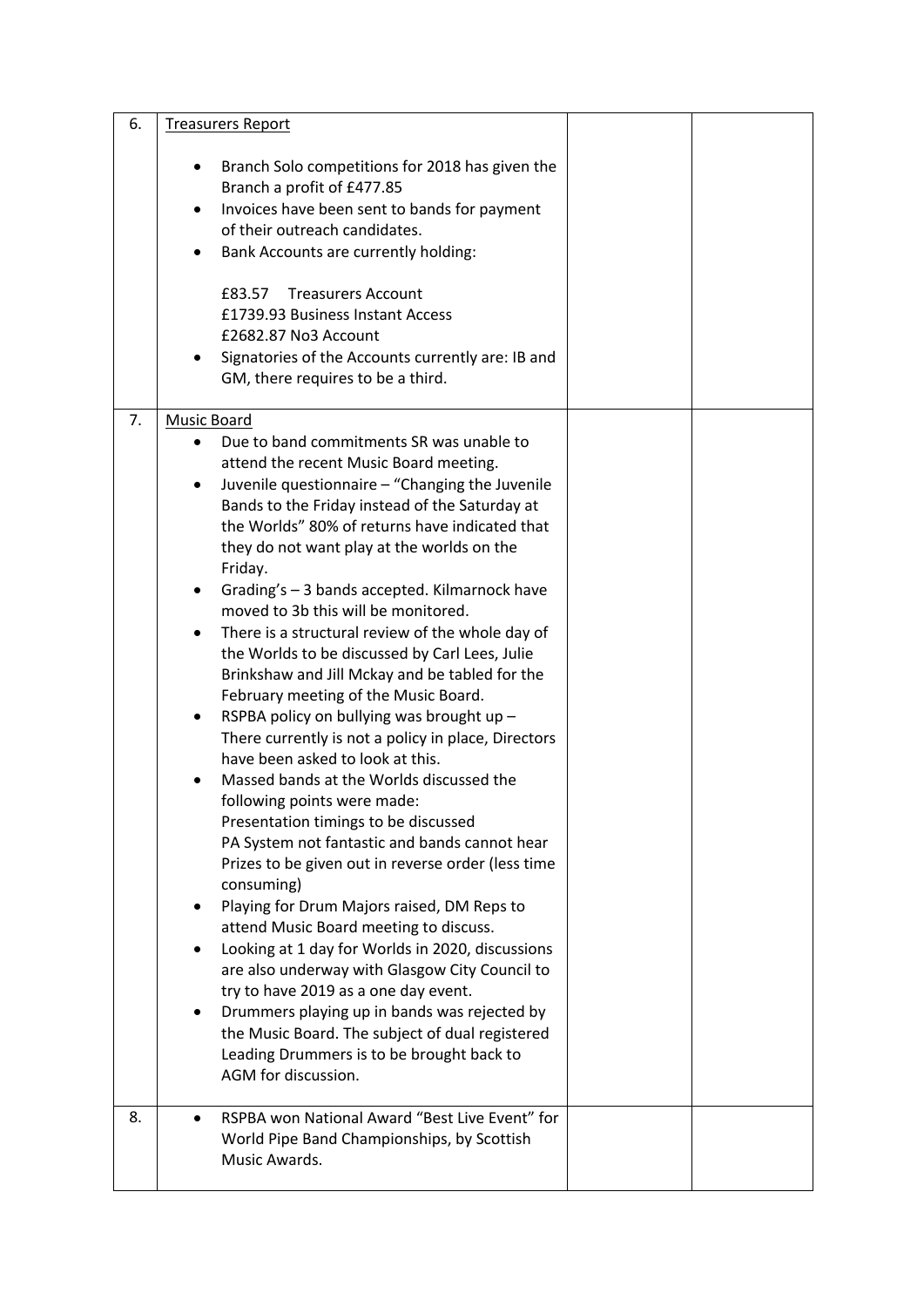|   | Media Policies - Bands can sanction individuals               |           |  |
|---|---------------------------------------------------------------|-----------|--|
|   | $\bullet$                                                     |           |  |
|   | within their own bands if social media being                  |           |  |
|   | used incorrectly and bringing the                             |           |  |
|   | Band/Branch/RSPBA into disrepute.                             |           |  |
|   | BC - Error in minutes - Branches are responsible<br>$\bullet$ |           |  |
|   | for sending individuals to Summer Schools.                    |           |  |
|   | VC for meetings - North of Scotland, North of                 | <b>PM</b> |  |
|   | England to be asked if they would like to                     |           |  |
|   |                                                               |           |  |
|   | contribute to the licence cost of this facility as            |           |  |
|   | they use it as well as in the future Dundee, Perth            |           |  |
|   | and Angus Branch will have the facility to use.               |           |  |
|   | PM to take forward                                            |           |  |
|   | Music Board to maintain a list of Tenor                       |           |  |
|   | Drummer adjudicators                                          |           |  |
|   | HQ Building - has been decanted, handed over                  |           |  |
|   | to the Insurance Company for repairs, handover                |           |  |
|   | to take place on the 5 <sup>th</sup> December.                |           |  |
|   | Crowd Funding was suggested - Marketing and                   |           |  |
|   | Media department looking into this currently.                 |           |  |
|   |                                                               |           |  |
|   | New building requires better signage as very                  |           |  |
|   | confusing.                                                    |           |  |
|   | Membership group to be re-instated:                           |           |  |
|   | Paul MacAndrew                                                |           |  |
|   | Kenny Carruthers                                              |           |  |
|   | Kevin Reilly                                                  |           |  |
|   | <b>Walter Gregory</b>                                         |           |  |
|   | Ian Findlay                                                   |           |  |
|   | Ted ???? (New Director Lothian)                               |           |  |
|   | <b>Bruce Cargill</b>                                          |           |  |
|   | Suggestion that Band Secretaries are given the                |           |  |
|   | password to go into their own band lists and                  |           |  |
|   |                                                               |           |  |
|   | update.                                                       |           |  |
| 9 | Education                                                     |           |  |
|   | EMB - Pipe Band College - Paul MacAndrew a                    |           |  |
|   | representative as he cannot resign                            |           |  |
|   | Adjudicator's forms have been revised and put                 |           |  |
|   | back on website as of Sept 2018.                              |           |  |
|   | Board of Directors - Proposal that the Pipe Band<br>٠         |           |  |
|   | College has a "Principal of Pipe Band" as a new               |           |  |
|   | position                                                      |           |  |
|   | Outreach programmes - payment for outreach<br>٠               |           |  |
|   | tutors to be discussed.                                       |           |  |
|   |                                                               |           |  |
|   | As a Branch we presented the following this                   |           |  |
|   | year for outreach programme:                                  |           |  |
|   | 37 Candidates presented for exam on 8 <sup>th</sup>           |           |  |
|   | December 2018                                                 |           |  |
|   | 4 Still to present due to unforeseen                          |           |  |
|   | circumstances, hopefully will be able to join                 |           |  |
|   | with another Branch in order for 4 candidates to              |           |  |
|   | be presented.                                                 |           |  |
|   | Feedback was given as follows from Exam Day:                  |           |  |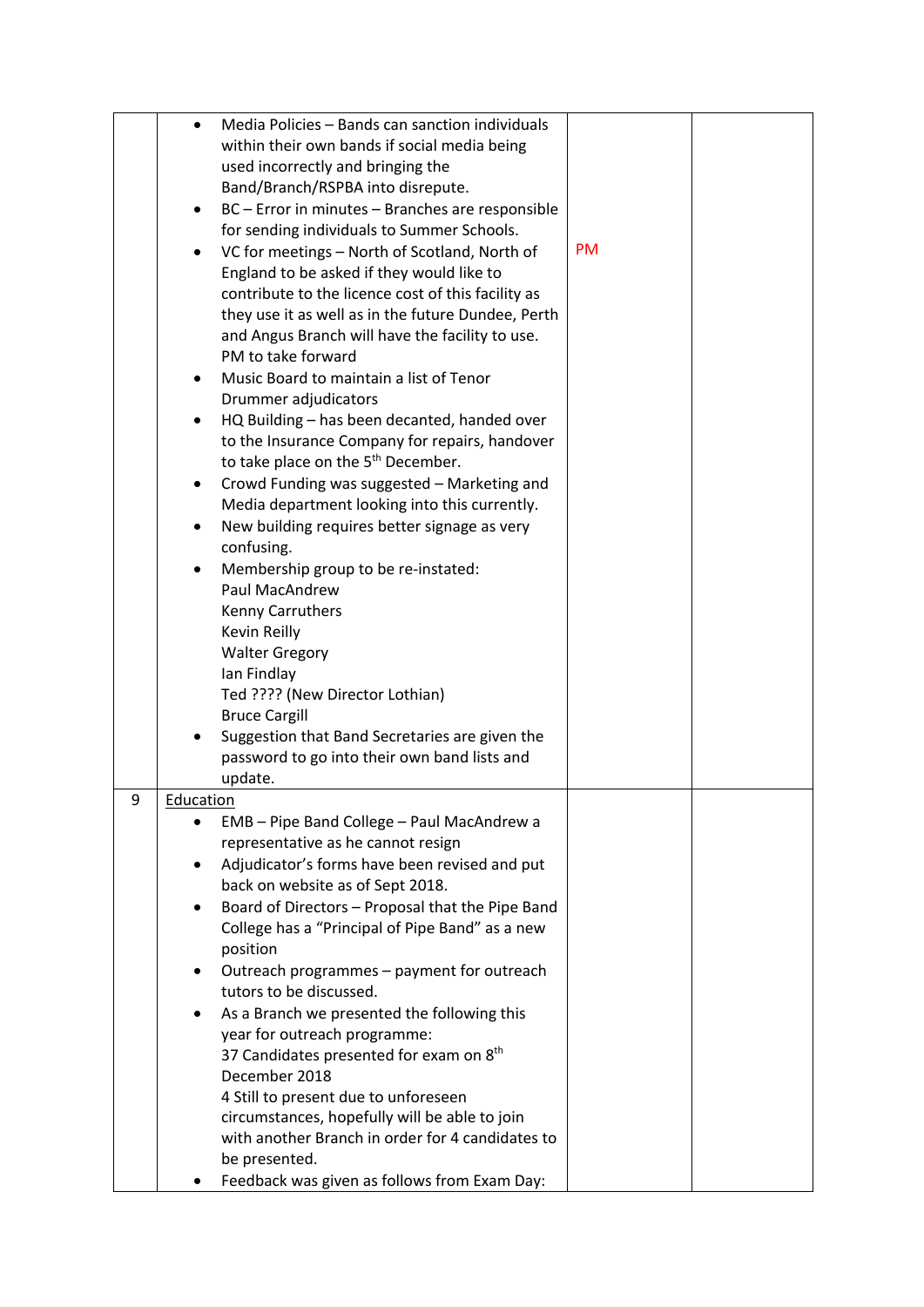|    |                               | No Big Hall available at Crieff High<br>$\circ$<br>School although it had been booked.<br>10 mins late in starting<br>$\circ$<br>Instructions for drummers on front page<br>$\circ$<br>in relation to note in booklet, were<br>different. There should be summary of<br>course provided to candidates. RSPBA<br>Office checking personnel who have<br>passed previously against what the<br>candidate has applied for.<br>SR raised the matter of Piob 2 years<br>$\circ$<br>with no provision for help new Pipe<br>Major stepped in.<br>Revised new geographic reps job<br>$\circ$<br>description - heavy revised pack now<br>will be out this week, Sarah to speak to<br>Pat Wheelan - need to talk to sub group<br>of College - education - why on MB? It<br>is Sub College. |                    |  |
|----|-------------------------------|---------------------------------------------------------------------------------------------------------------------------------------------------------------------------------------------------------------------------------------------------------------------------------------------------------------------------------------------------------------------------------------------------------------------------------------------------------------------------------------------------------------------------------------------------------------------------------------------------------------------------------------------------------------------------------------------------------------------------------------------------------------------------------|--------------------|--|
|    |                               | SQA - 5 days tuition, 1 day Exam. Some bands<br>are not supporting candidates from their own<br>bands. Questions were asked if we should be<br>holding ongoing sessions so that individuals are<br>constantly learning, should we provide it. Not<br>every band has the capacity to do this, Skype<br>sessions may be the way forward, possibility to<br>try this as a Branch before going wider - Pipe<br>Major Duthie to be asked to be run a trial<br>session - PM to speak to PM Duthie. There was<br>a case of an adult learner having managed to<br>get through level 3 without having been in a<br>band!!!!!                                                                                                                                                             | <b>PM</b>          |  |
| 10 | <b>Media</b>                  | Contact lists for band secretaries to be available<br>on RSPBA website, local lists, RSPBA Branch -<br>GM to overhaul (Action)<br>FB working<br>Any change of details to be given to Jason to<br>amend                                                                                                                                                                                                                                                                                                                                                                                                                                                                                                                                                                          | <b>GM</b><br>Jason |  |
| 11 | <b>AOCB</b><br>٠<br>$\bullet$ | Novice winners of Scholarships for RSPBA<br>Summer Schools are to be given full scholarships<br>as in previous years.<br>2019 Competition Calendar (as at 3/12/18)<br>Dundee Indoor Comp - 20 <sup>th</sup> April<br>Dundee City Centre - (G1, G2, G3/Juv, 4a/Nov<br>Juv, 4b/Nov Juv B)                                                                                                                                                                                                                                                                                                                                                                                                                                                                                         |                    |  |